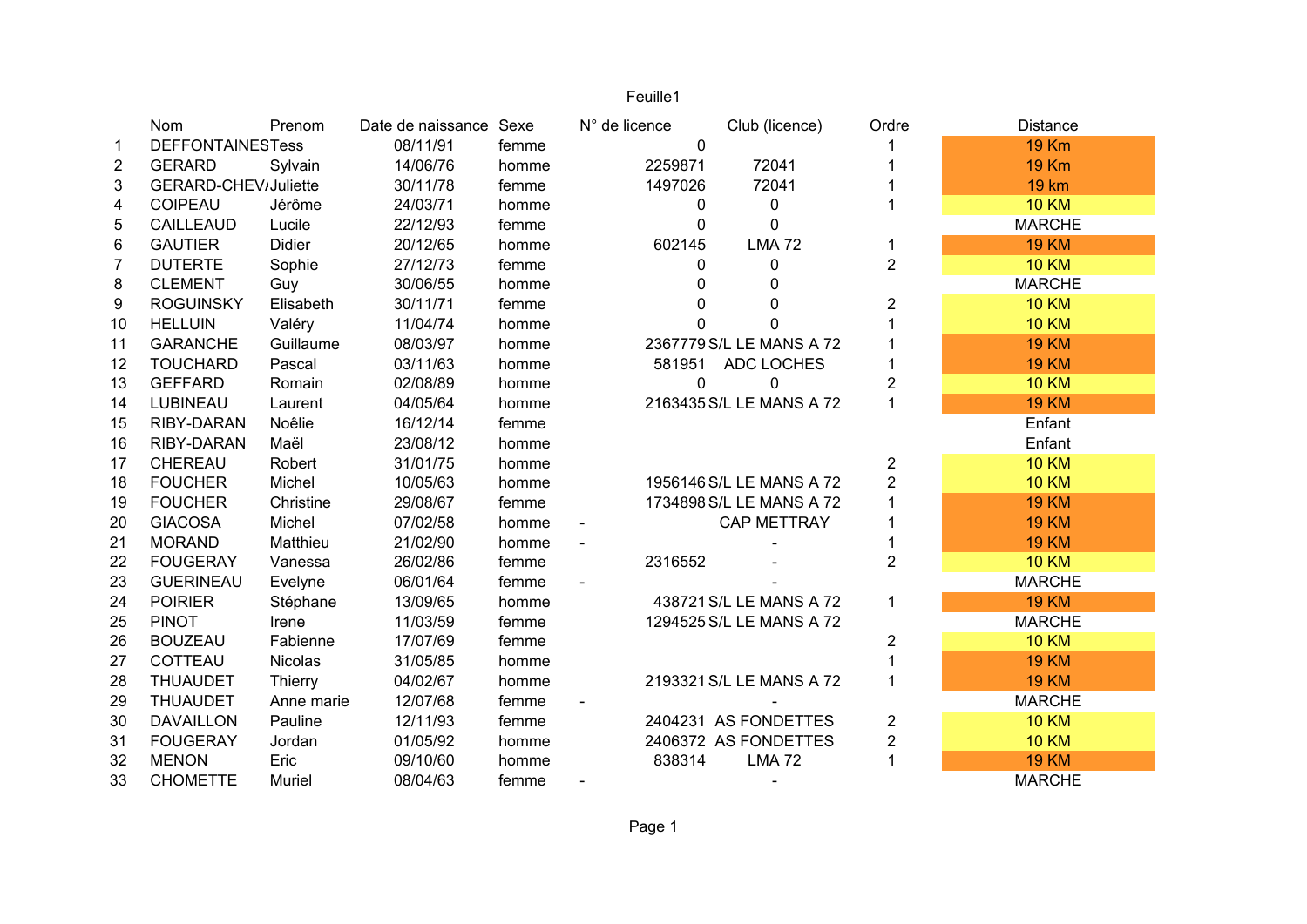## Feuille1

| 34 | <b>GROOTAERT</b>  | Matthieu     | 08/10/96 | homme |                       | $\overline{c}$ | <b>10 KM</b>  |
|----|-------------------|--------------|----------|-------|-----------------------|----------------|---------------|
| 35 | COTTEAU           | Frédéric     | 03/12/80 | homme |                       | $\overline{2}$ | <b>10 KM</b>  |
| 36 | <b>TEIXEIRA</b>   | Julie        | 04/06/86 | femme |                       | $\overline{2}$ | <b>10 KM</b>  |
| 37 | <b>EMERY</b>      | Christian    | 28/08/54 | homme | <b>LMA72</b>          |                | <b>19 KM</b>  |
| 38 | <b>MARGOUT</b>    | Cécile       | 16/06/71 | femme |                       | $\overline{c}$ | <b>10 KM</b>  |
| 39 | <b>DE GORTER</b>  | Marion       | 20/08/85 | femme |                       | 3              | 6 KM          |
| 40 | <b>BLAINVILLE</b> | Alice        | 31/05/97 | femme |                       | 3              | 6 KM          |
| 41 | <b>ROTUREAU</b>   | Christine    | 11/05/74 | femme | 1235675 S/L LEMANSA72 |                | <b>19 KM</b>  |
| 42 | <b>ROUYAU</b>     | Jerome       | 21/07/73 | homme | 1686900 LMA 72        |                | <b>19 KM</b>  |
| 43 | <b>PORTEBOEUF</b> | Gregory      | 14/04/83 | homme |                       |                | <b>19 KM</b>  |
| 44 | <b>MACKIE</b>     | Elody        | 21/05/94 | femme |                       | $\overline{2}$ | <b>10 KM</b>  |
| 45 | <b>CONSTANT</b>   | Joseph       | 30/07/60 | homme |                       |                | <b>19 KM</b>  |
| 46 | <b>HOULLEBEY</b>  | Gary         | 04/09/93 | homme | 1161068 LMA 72        |                | <b>19 KM</b>  |
| 47 | <b>BOUTTIER</b>   | Isabelle     | 13/10/71 | femme |                       |                | <b>10 KM</b>  |
| 48 | <b>GUILLET</b>    | <b>Bruno</b> | 05/04/67 | homme | 612940 LMA 72         |                | <b>10 KM</b>  |
| 49 | AUGEREAU          | Jean-Yves    | 31/07/52 | homme | 1306707 LMA 72        | $\overline{2}$ | <b>10 KM</b>  |
| 50 | <b>GUIGNARD</b>   | Jason        | 22/01/88 | homme |                       | $\overline{2}$ | <b>10 KM</b>  |
| 51 | <b>RENOU</b>      | Pascal       | 05/07/63 | homme |                       | $\overline{2}$ | <b>10 KM</b>  |
| 52 | <b>LEROY</b>      | Jeremy       | 19/11/90 | homme |                       |                | <b>19 KM</b>  |
| 53 | <b>CHAUVELIER</b> | Lucas        | 24/02/12 | homme |                       |                | Enfant        |
| 54 | <b>ELAN</b>       | Tom          | 13/06/06 | homme |                       | 3              | 6 KM          |
| 55 | <b>PAPIN</b>      | Dawson       | 21/11/13 | homme |                       |                | Enfant        |
| 56 | <b>JUSSEAUME</b>  | Thomas       | 18/06/77 | homme |                       | $\overline{c}$ | <b>10 KM</b>  |
| 57 | <b>HAUVIEUX</b>   | Eric         | 13/10/69 | homme | 1123962 JAMG          | 1              | <b>19 KM</b>  |
| 58 | <b>LANGLAIS</b>   | Philippe     | 22/03/67 | homme |                       | 3              | 6 KM          |
| 59 | <b>LANGLAIS</b>   | Marie        | 03/04/68 | femme |                       |                | <b>MARCHE</b> |
| 60 | CARIOU            | Philippe     | 01/02/59 | homme |                       | $\overline{2}$ | <b>10 KM</b>  |
| 61 | <b>FOURRIER</b>   | Lara         | 13/10/78 | femme |                       | 3              | 6 KM          |
| 62 | <b>PILLON</b>     | Sebastien    | 19/03/84 | homme |                       | $\overline{2}$ | <b>10 KM</b>  |
| 63 | <b>SOUDEE</b>     | Jean marc    | 28/12/81 | homme |                       | $\overline{2}$ | <b>10 KM</b>  |
| 64 | <b>LEBLANC</b>    | Enora        | 30/05/82 | femme |                       | $\overline{2}$ | <b>10 KM</b>  |
| 65 | <b>GUIMARD</b>    | Antoine      | 08/05/74 | homme |                       |                | <b>19 KM</b>  |
| 66 | <b>CHEVALLIER</b> | Daniel       | 26/01/52 | homme |                       | $\overline{c}$ | <b>10 KM</b>  |
| 67 | <b>GARREAU</b>    | Jackie       | 27/02/49 | homme |                       | $\overline{2}$ | <b>10 KM</b>  |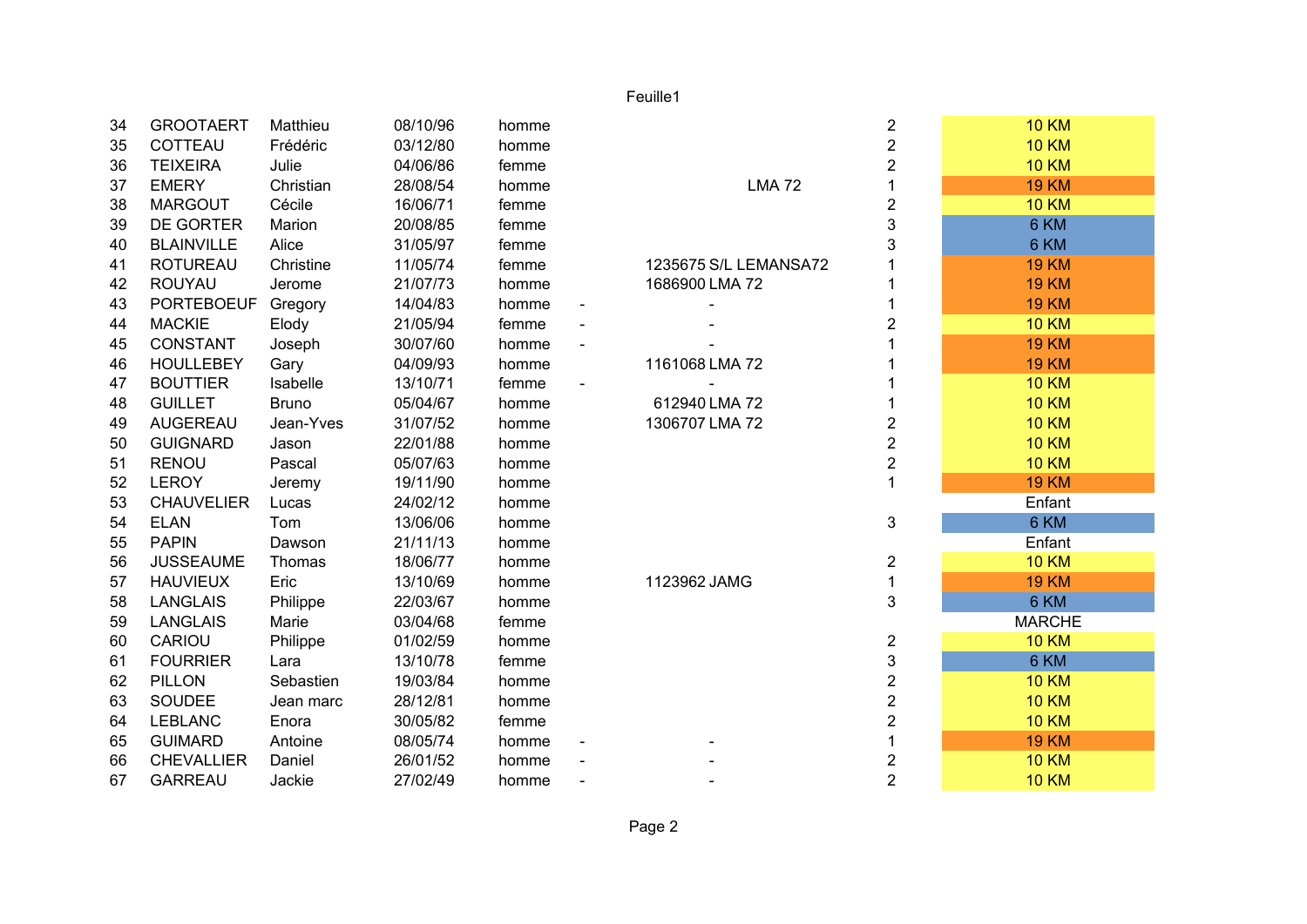## Feuille1

| 68  | <b>DEGROOTE</b>  | Benoit            | 26/07/81 | homme |                          |                    | 1              | <b>19 KM</b> |
|-----|------------------|-------------------|----------|-------|--------------------------|--------------------|----------------|--------------|
| 69  | <b>VACHET</b>    | <b>St</b> ophane  | 30/12/83 | homme |                          |                    | 3              | 6 KM         |
| 70  | <b>VEYRET</b>    | Pierre            | 24/09/52 | homme |                          |                    | $\overline{2}$ | <b>10 KM</b> |
| 71  | <b>SOUCHU</b>    | Mikael            | 02/12/81 | homme |                          |                    | 1              | <b>19 KM</b> |
| 72  | <b>BIGNON</b>    | Lydie             | 30/08/86 | femme | 2228598 AS FONDETTES     |                    | $\overline{2}$ | <b>10 KM</b> |
| 73  | CHAUVEAU         | Fabrice           | 15/01/86 | homme | 22366569 AS FONDETTES    |                    | 1              | <b>19 KM</b> |
| 74  | <b>GILLES</b>    | Sacha             | 11/07/12 | homme |                          |                    |                | Enfant       |
| 75  | CARIOU           | Kevin             | 12/08/87 | homme |                          |                    | $\overline{c}$ | <b>10 KM</b> |
| 76  | <b>LALANDE</b>   | Valérie           | 15/09/77 | femme | 1816373                  | 72029              | $\overline{c}$ | <b>10 KM</b> |
| 77  | <b>LIMOGES</b>   | Laure             | 24/07/73 | femme |                          |                    | $\overline{2}$ | <b>10 KM</b> |
| 78  | <b>PETIT</b>     | Regis             | 18/03/69 | homme |                          |                    |                | <b>19 KM</b> |
| 79  | <b>MAILLET</b>   | Sandra            | 31/08/78 | femme |                          |                    | $\overline{c}$ | <b>10 KM</b> |
| 80  | <b>GUISNEL</b>   | Yoann             | 27/09/84 | homme |                          |                    | 3              | 6 KM         |
| 81  | CHAUVEAU         | Jerome            | 15/08/75 | homme |                          |                    |                | <b>19 KM</b> |
| 82  | <b>LAMBERT</b>   | Peter             | 29/03/90 | homme |                          |                    | 2              | <b>10 KM</b> |
| 83  | LUBINEAU         | Enzo              | 08/09/04 | homme | 2339904 S/L LE MANS A 72 |                    | $\overline{c}$ | <b>10 KM</b> |
| 84  | <b>GESNOT</b>    | Arnaud            | 16/05/74 | homme | 1969556 AS FONDETTES     |                    | $\overline{2}$ | <b>10 KM</b> |
| 85  | <b>GESNOT</b>    | Regina            | 26/10/74 | femme | 1753761 AS FONDETTES     |                    | 2              | <b>10 KM</b> |
| 86  | <b>VOLATIER</b>  | Philippe          | 24/02/70 | homme |                          |                    |                | <b>19 KM</b> |
| 87  | <b>PICARD</b>    | Adeline           | 16/03/86 | femme |                          |                    | 3              | 6 KM         |
| 88  | <b>LEGRAND</b>   | <b>Bernard</b>    | 07/05/58 | homme |                          | <b>CAP METTRAY</b> |                | <b>19 KM</b> |
| 89  | <b>DA SILVA</b>  | Marie claud       | 13/02/59 | femme | 0ACC37                   |                    | 2              | <b>10 KM</b> |
| 90  | <b>DA SILVA</b>  | Wiliam            | 30/05/56 | homme | 0ACC37                   |                    | $\overline{2}$ | <b>10 KM</b> |
| 91  | <b>DARRAS</b>    | Stophane          | 08/04/77 | homme |                          |                    | 3              | 6 KM         |
| 92  | <b>BOURLIER</b>  | Fabrice           | 28/10/68 | homme |                          |                    |                | <b>19 KM</b> |
| 93  | LUBINEAU         | Jacques           | 20/01/53 | homme | 0ACC37                   |                    | 2              | <b>10 KM</b> |
| 94  | <b>NEAU</b>      | Jocelyn           | 02/09/85 | homme |                          |                    | $\overline{2}$ | <b>10 KM</b> |
| 95  | <b>GUERIN</b>    | Richard           | 11/12/47 | homme |                          |                    | $\overline{2}$ | <b>10 KM</b> |
| 96  | <b>PASCAL</b>    | <b>Blondeau</b>   | 16/07/66 | homme | 2349300                  | 72042              | 1              | <b>19 KM</b> |
| 97  | <b>FREDERIC</b>  | Trudelle          | 30/12/75 | homme |                          |                    | 3              | 6 KM         |
| 98  | <b>LEPETIT</b>   | <b>Nicolas</b>    | 06/03/81 | homme |                          |                    | $\overline{c}$ | <b>10 KM</b> |
| 99  | <b>GRANDJEAN</b> | Damien            | 20/06/77 | homme |                          |                    | $\overline{c}$ | <b>10 KM</b> |
| 100 | <b>CARRIERE</b>  | St <b>o</b> phane | 28/06/67 | homme |                          |                    | 3              | 6 KM         |
| 101 | <b>TOURNEUX</b>  | Alain             | 09/12/60 | homme |                          |                    | $\overline{2}$ | <b>10 KM</b> |
|     |                  |                   |          |       |                          |                    |                |              |